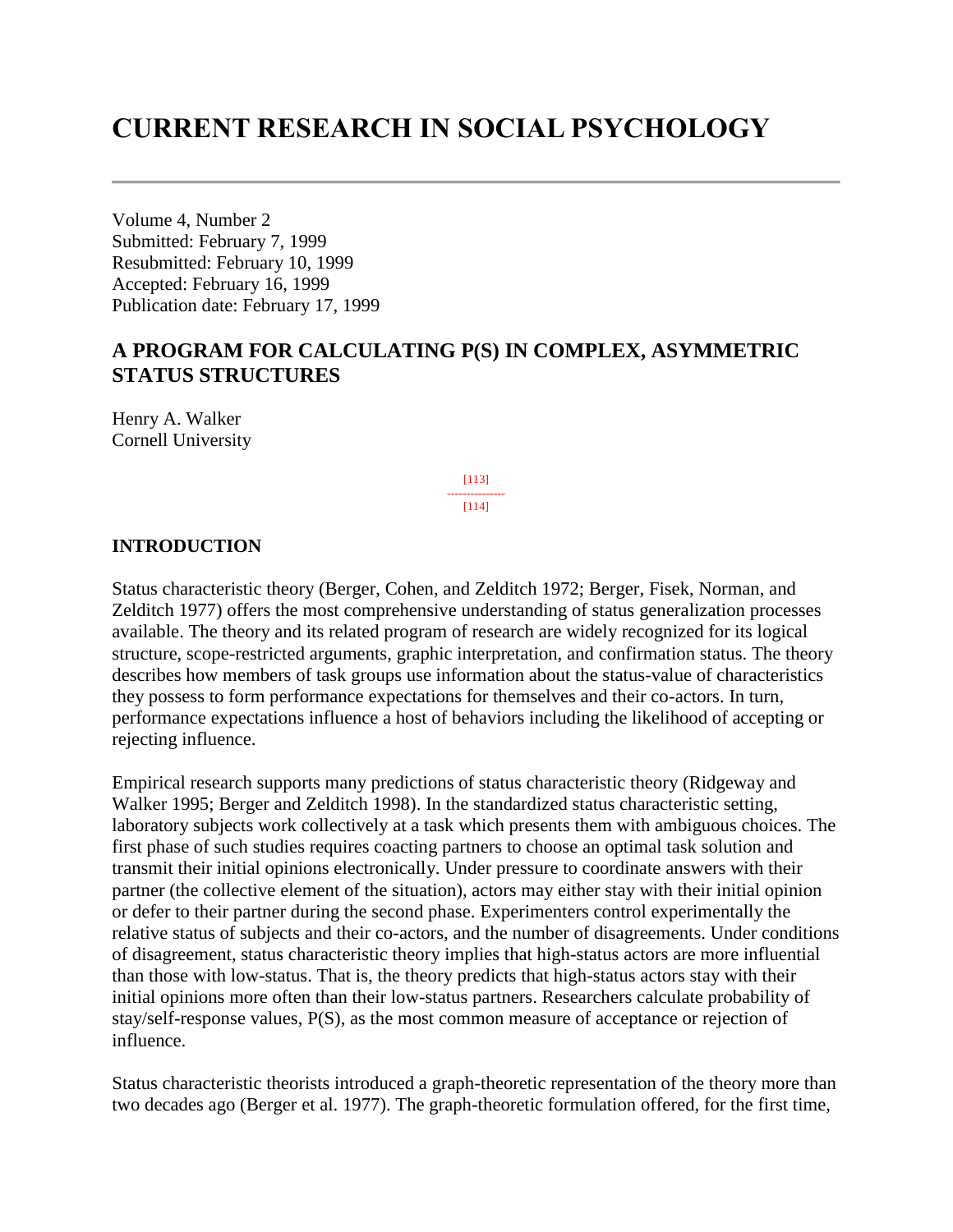a method for predicting P(S) values from examination of graphic representations of initial status structures. Since then, Balkwell (1991) and Fisek and his colleagues (Fisek, Berger, and Norman (1991, 1995; and Fisek, Norman, Nelson-Kilger 1992) have introduced alternate methods for calculating P(S) values. Calculating P(S) is a laborious task. Recent formulations that permit variable path lengths (i.e., paths whose lengths are not whole numbers) only add to the difficulty (Fisek et al. 1995). Until recently, status characteristic researchers used cumbersome techniques to calculate P(S) (e.g., with hand calculators, elaborate spreadsheets, or makeshift computer programs).

> [114] ---------------  $[115]$

Whitmeyer (1998) developed a computer program that calculates P(S) values. Apart from reducing the difficulty of making such calculations, Whitmeyer's program offers status characteristic researchers side-by-side comparisons of estimates for the three most common methods for calculating P(S). While it offers a significant advance, the program is limited to symmetric status structures. Below, I modify and extend Whitmeyer's program to calculate P(S) values for *asymmetric* structures.

## **STATUS CHARACTERISTICS AND ASYMMETRIC STRUCTURES**

The graph-theoretic formulation of status characteristic theory (Berger et al. 1977) opened the door to the analysis of complex symmetric and asymmetric status structures. Figure 1 is an asymmetric structure described by Berger et al. (1977:120). Figure 1 describes a status situation in which P and O are differentiated on two specific characteristics,  $C_1$  and  $C_2$ . P alone possesses a salient state of a third characteristic,  $C_3$ . To simplify presentation, Figure 1 includes negative signs only (i.e., for dimensionality relations that join opposite states of characteristics). All unsigned path segments carry positive valences.

The completed status structure shows that four positive paths and one negative path connect P to task outcome states. Positive paths include one of length 4, two of length 5, and one of length 6. The negative path is a five-path. Four negative paths, one of length 4, two of length 5, and one of length 6, and one positive path of length 6 connect O to task outcome states. The structure is complex and asymmetric.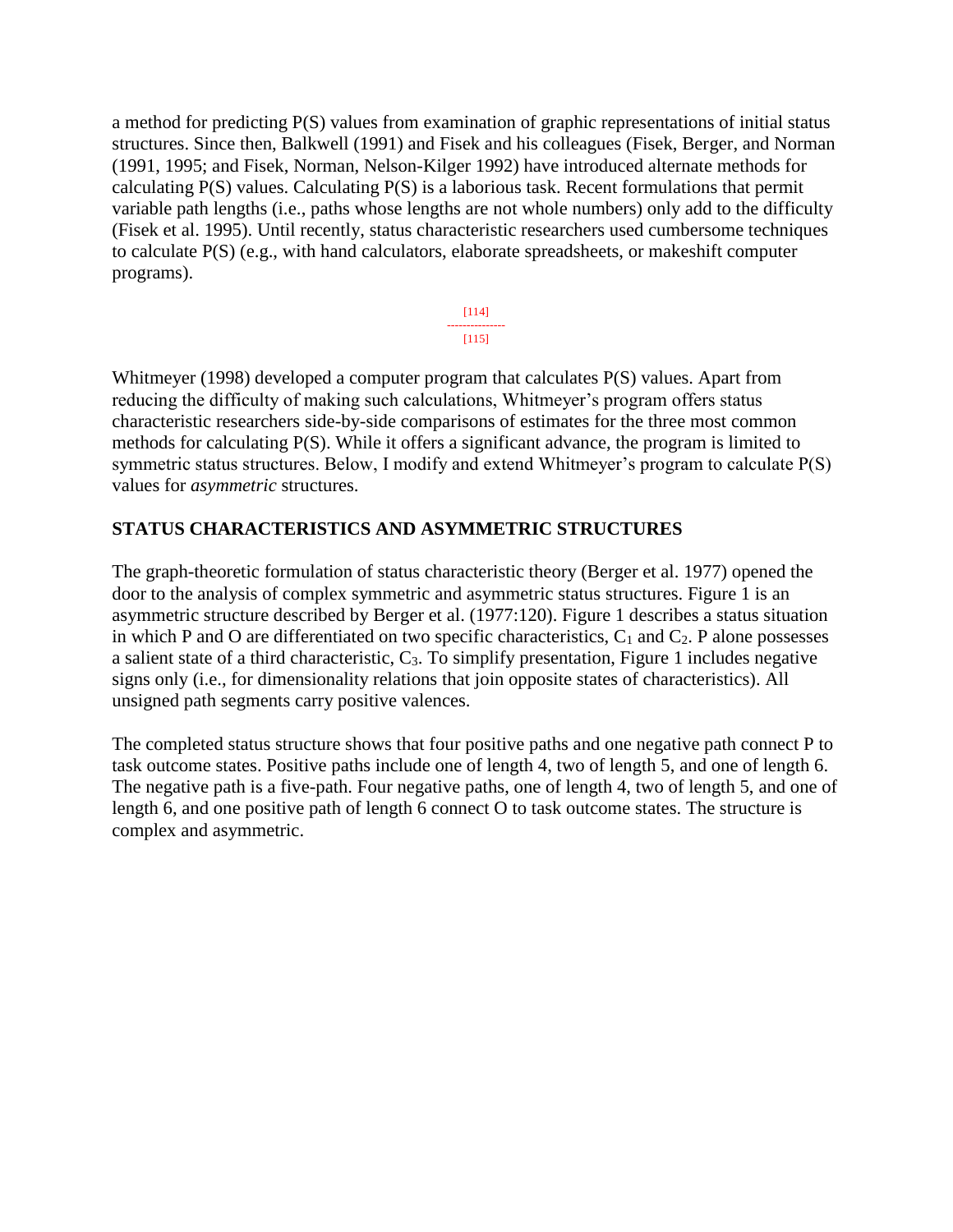

#### **CALCULATING P(S) FOR ASYMMETRIC STRUCTURES**

I offer a simple revision of Whitmeyer's program for calculating P(S) values. My revision asks analysts to enter path lengths for both P and O, calculates expectations for both, and then calculates P(S) values. As does the original program, the new program gives predictions for the original linear model (Berger et al. 1977), Balkwell's (1991) modification of the linear model, and the exponential model developed by Fisek et al. (1992). The program structure uses routines similar to Whitmeyer (1998) to permit line-by-line comparison. It requests values for the standard parameters  $\overline{m}$  and  $\overline{q}$ , calculates to seven decimal places, and is in every respect compatible with the earlier program. I provide program code in the appendix.

I reproduce elements of a typical program run for the status structure shown in Figure 1. The example sets  $m = .66$  and  $q = .1$ .

> [116] --------------- [117]

#### **Figure 1.**

m? .66q? .1Path length for P? 4Path length for P? 5 Path length for P? 5 Path length for P? 6 Path length for P? -5 Path length for P? 0 Path length for O? -4 Path length for O? -5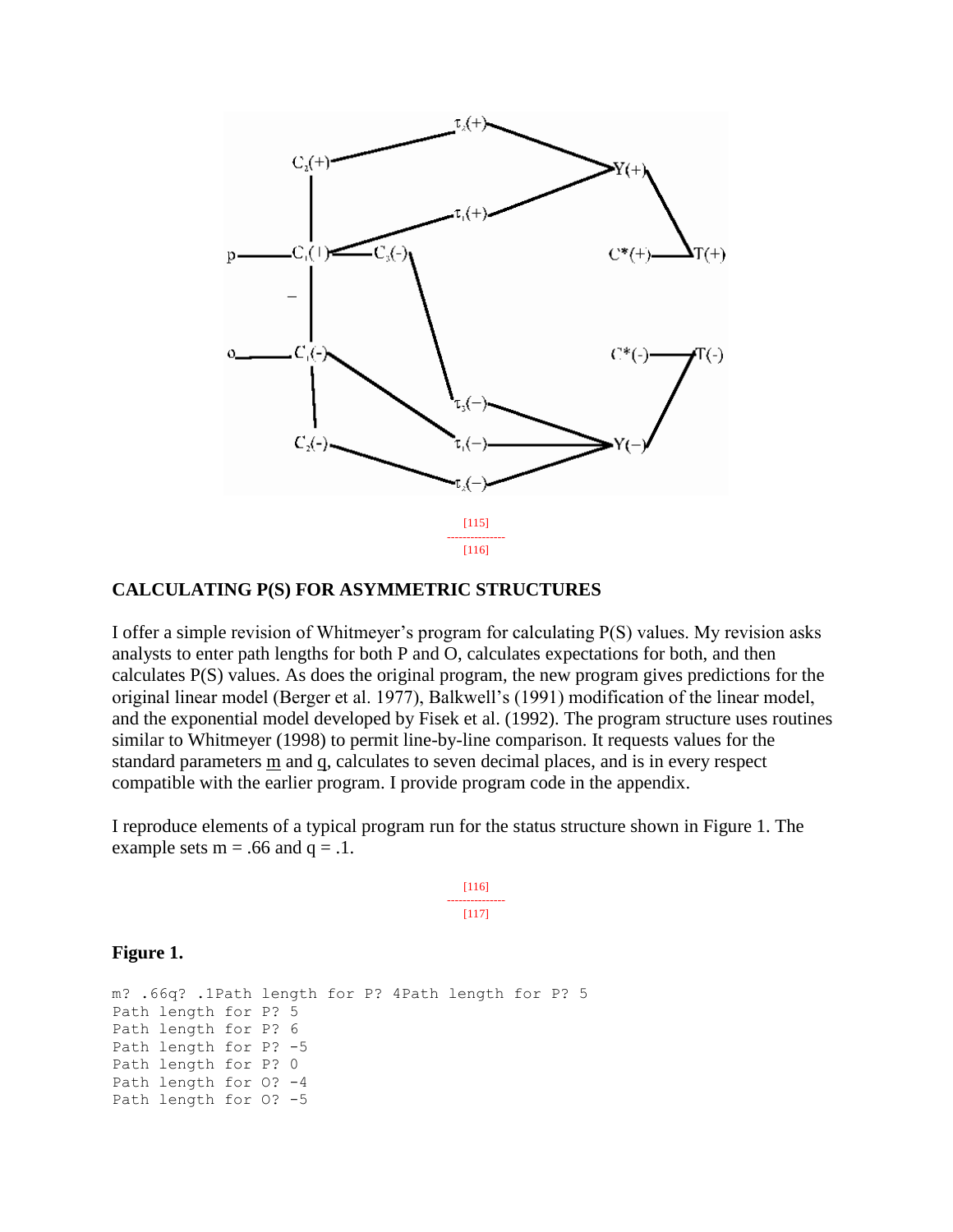```
Path length for O? -5
Path length for O? -6
Path length for O? 6
Path length for O? 0
Fisek exponential:
     e(p) is .1889892
     e(o) is -.2221326
     P(S)p is .7011122
     P(S)o is .6188878
BFNZ polynomial:
     e(p) is .229607e(o) is -.2710155
     P(S)p is .7100623
     P(O)o is .6099378
BFNZ polynomial, Balkwell coeffs.:
     e(p) is .1952574
     e(o) is -.2291653
     P(S)p is .7024423
     P(S)o is .6175578
more? n
                                        [117]
                                       ---------------
                                         [118]
```
Program output reflects the asymmetrical structure. Values for  $e(p)$  and  $e(o)$  differ in magnitude and sign. I end by echoing Whitmeyer's (1998) dream of a graphical program that would calculate P(S) versions directly from graphic representations of status structures. Until then, the current modification of Whitmeyer's program permits calculation of P(S) values for complex symmetric and asymmetric structures.

#### **APPENDIX**

QuickBASIC (.BAS) file for revision of Whitmeyer's Expectation Advantage Program

```
REM This program revises Whitmeyer's program for computing p(s).
REM It computes p(s) for paths of given lengths. It uses three
REM methods to compute f(i) for path-lengths. One is Fisek's exponential
REM function; one is the polynomial function from Berger, Fisek
REM Norman, and Zelditch (1977: ch. 5) with user-input values, and
REM one uses Balkwell's (1991 Advances) values for k and f(7).
REM Unlike Whitmeyer's program, this one computes separate expectations for
REM P and O. Consequently, the program can accommodate asymmetric status
REM structures.
PRINT
PRINT "Three different models for f(i) (Fisek, BFNZ, Balkwell)."
PRINT
f4 = .1768: k = 3REM PRINT "For BFNZ, to calculate f(i), give f(4) (usually 0.1768)"; : INPUT
f4REM PRINT " ... and k (usually 3)"; : INPUT k
xk = 3.191636: f7 = .005
PRINT : PRINT "Put path length of 0 when done.": PRINT
PRINT "m"; : INPUT m
PRINT "q"; : INPUT q
REM This first routine calculates P's expectations.
```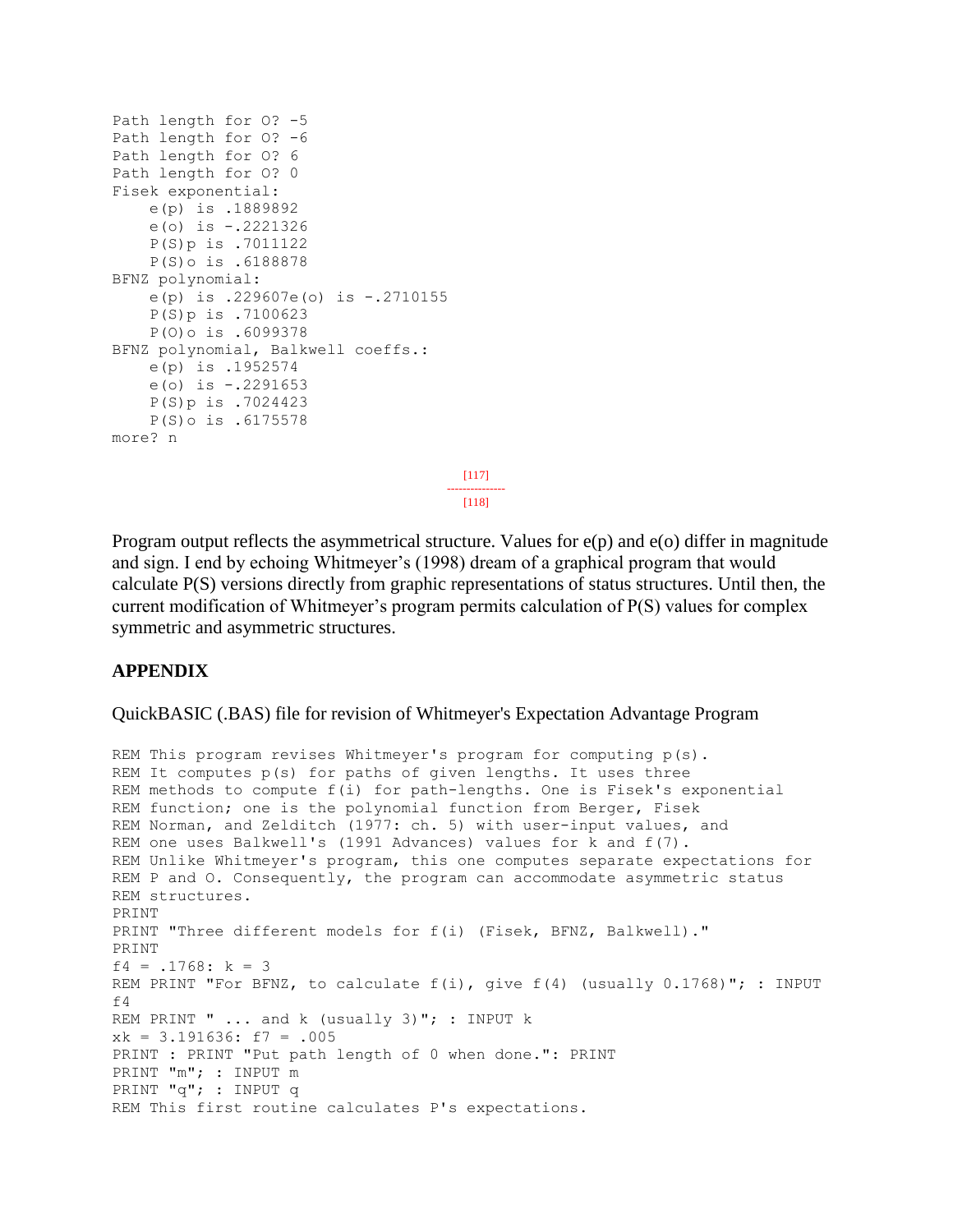```
50 alefta = 1: blefta = 1
      aleftb = 1: bleftb = 1aleftc = 1: bleftc = 1p = 0: np = 0[118]
                                       ---------------
                                        [119]
DO
PRINT "Path length for P"; : INPUT i
       IF i < 0 THEN
        j = -ifa = 1 - EXP(-2.618 (2 - j))
        xp1 = k \land (4 - j)fb = 1 - (1 - f4) \wedge xp1
        xp = xk (7 - j)
        fc = 1 - (1 - f7) \wedge xp
        np = 1alefta = alefta * (1 - fa)
        aleftb = aleftb * (1 - fb)
        aleftc = aleftc *(1 - fc) ELSEIF i > 0 THEN
        xp1 = k \land (4 - i)fa = 1 - EXP(-2.618 (2 - i))
        fb = 1 - (1 - f4) \wedge xp1
        xp = xk \land (7 - i)fc = 1 - (1 - f7) \wedge xp
        p = 1blefta = blefta * (1 - fa)bleftb = bleftb * (1 - fb)
        bleftc = bleftc * (1 - fc)
       END IF
      LOOP UNTIL i = 0REM The next routine calculates O's expectations.
      dleftd = 1: eleftd = 1dlefte = 1: elefte = 1dleftf = 1: eleftf = 1 o = 0: no = 0
                                        [119]
                                       ---------------
                                        [120]
DO
```

```
PRINT "Path length for O"; : INPUT i
       IF i < 0 THEN
        j = -ifd = 1 - EXP(-2.618 (2 - j))
        xp1 = k \land (4 - j)fe = 1 - (1 - f4) \wedge xp1
        xp = xk \land (7 - j)ff = 1 - (1 - f7) \wedge xp
        no = 1dleftd = dleftd * (1 - fd)
        dlefte = dlefte * (1 - fe)dleftf = dleftf * (1 - ff)
```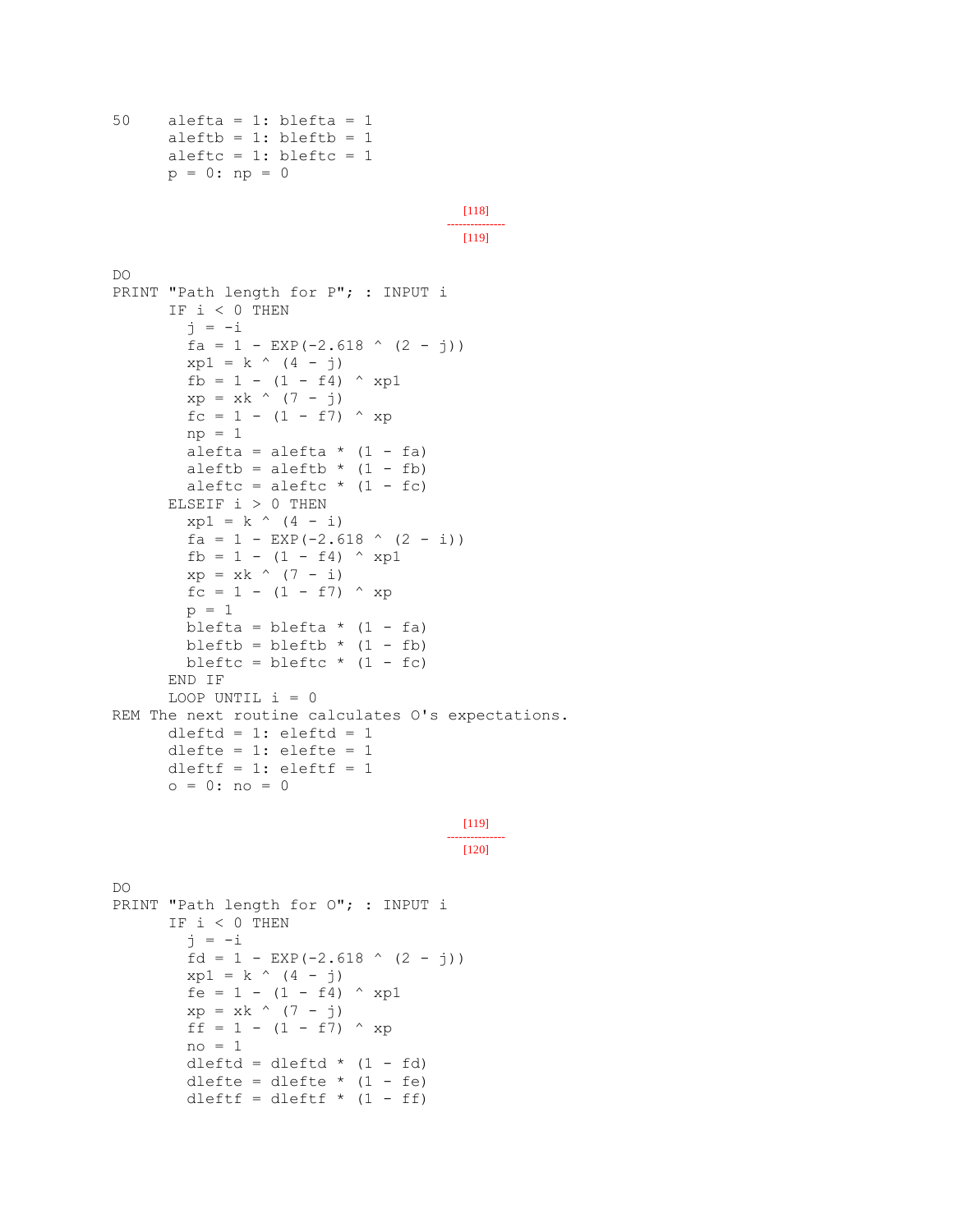```
ELSEIF i > 0 THEN
        xp1 = k \land (4 - i)fd = 1 - EXP(-2.618 (2 - i))
        fe = 1 - (1 - f4) \wedge xp1
        xp = xk \land (7 - i)ff = 1 - (1 - f7) \wedge xp
        0 = 1eleftd = eleftd * (1 - fd)elefte = elefte * (1 - fe)eleftf = eleftf * (1 - ff)
       END IF
      LOOP UNTIL i = 0[120]
                                       ---------------
                                        [121]
REM This last routine calculates P(S) and prints e(p), e(o) and P(S)s.
PRINT "Fisek exponential:"
        ep = (1 - \text{bleft}) * p - (1 - \text{aleft}) * npeo = (1 - \text{eleftd}) * o - (1 - \text{deftd}) * noPRINT " e(p) is "; ep
         PRINT " e(o) is "; eo
        spp = m + q * (ep - eo)spo = m + q * (eo - ep)PRINT " P(S)p is "; spp
        PRINT " P(S) o is "; spo
        ep = (1 - bleft) * p - (1 - aleft) * npeo = (1 - \text{eleft}) * o - (1 - \text{dleft}) * no PRINT : PRINT "BFNZ polynomial:"
        PRINT " e(p) is "; epPRINT " e(o) is "; eo
        spp = m + q * (ep - eo)spo = m + q * (eo - ep)PRINT " P(S)p is "; spp
        PRINT " P(S) o is "; spo
        ep = (1 - bleftc) * p - (1 - aleftc) * npeo = (1 - \text{eleftf}) * o - (1 - \text{deftf}) * no PRINT : PRINT "BFNZ polynomial, Balkwell coeffs.:"
        PRINT " e(p) is "; ep
        PRINT " e(o) is "; eo
        spp = m + q * (ep - eo)spo = m + q * (eo - ep)
```

```
[121]
---------------
  [122]
```
**REFERENCES**

PRINT " P(S)p is "; spp PRINT " P(S) o is "; spo

IF  $a$ \$ = "y" GOTO 50 IF  $a \succeq \neg y$ " THEN STOP

PRINT : PRINT "more"; : INPUT a\$